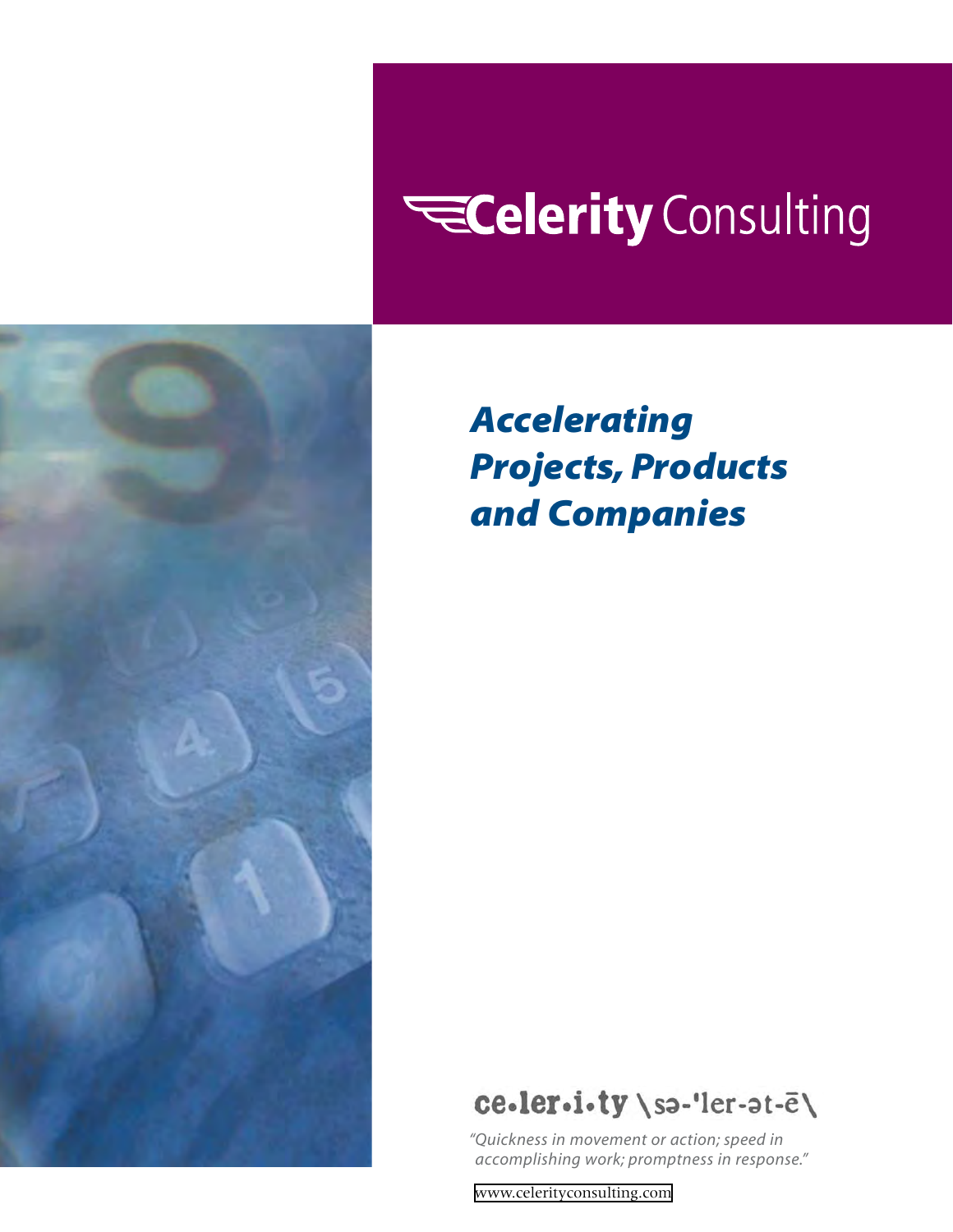## *Next Year, Next Month, Next Week …Yesterday?*



## *There is no time to guess if your company is on track...*

The pace of change in technology, competition and globalization has altered your perception of time and cost.

Your deadlines are getting tighter and tighter. You already know you need to do more with less. Your management team needs to hit its quarterly objectives. Every quarter. This new time pressure renders many traditional business and project management practices obsolete. Your projects must succeed the first time – you cannot afford a "do over".

To compete in this environment, you need to do more than adopt new project and management techniques. You need to *reinvent* the way your teams think about your business and your projects.

### *That's what we do.*

At Celerity Consulting, we focus on execution. Our goal is to change old habits, shift the culture of your organization, lower costs and allow teams to make solid commitments and deliver on them. This focus on transparency, accountability and commitment, as well as the early detection of risk, is the foundation of our work.

We work with teams throughout the organization, including product development, sales and executive management. These groups often span cultures and geographies. For organizations that are in the process of realigning their workforce or experiencing their markets shift, we have valuable experience in creating focused and effective teams, with energized morale and a clear sense of mission.

## *What is the Cost of Being Late?*

When your project plan is compressed to meet today's business demands, it is crucial to remain on schedule. A surprise here, delay a decision there… and suddenly you're off track. Lost time equals lost money: profits, market share, company valuation.

Recognizing the cost of these delays, we coach teams to reconstruct their projects. They begin to identify and mitigate risk up front and start racing, with commitment and urgency, towards specific and measurable goals.

*"Celerity has done a great job in three companies where I hired them to improve our engineering process. They delivered concrete results and made a big difference in the long-term, on-going process of engineering. "*

> Mike Hodges Partner, ATA Ventures

## **Risk Up Front™**

Create teams that are continuously identifying and mitigating risk in all their conversations.



Engineer your culture so your teams reliably create clear goals and deliver on them.

*Transparency, Accountability, Commitment*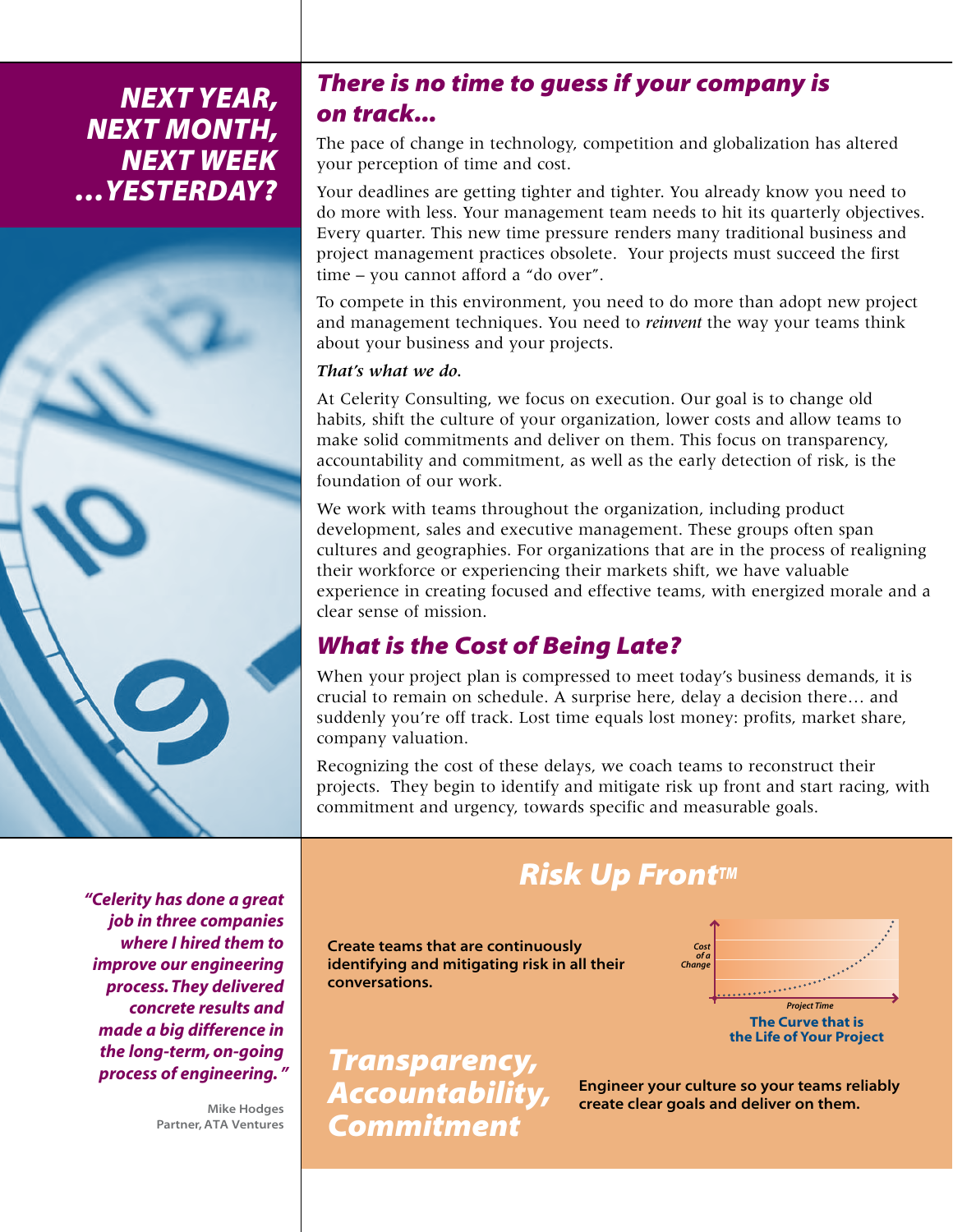## *How we work...*

We are focused on causing lasting changes in the behavior and culture of our client companies. We are not interested in "dropping off" a process or strategy and expecting that will be enough.

We believe that the best way to cause change in an organization is to work with a pilot project team as they implement the tools and practices. Our approach allows teams to address core issues that were impeding results and had previously seemed intractable.

It's not what you *know*, but what you *do* that makes a project and a company successful. Our work causes breakthroughs in how individuals and organizations actually operate.

## *CELERITY Clients*

*How can we help? Some examples…*

#### **NeoPhotonics Tim Jenks,** President & CEO:

*"Together with my management team, we stand for our conviction that Celerity Consulting has been instrumental in moving NeoPhotonics from a research company to a product development and manufacturing enterprise. As a result of the tools that Celerity has introduced, we have seen a marked increase in both productivity and general morale as project teams measure their accomplishments and reduce their risk."*

**Lam Research Richard Gottscho,** Global VP and GM Semiconductor Etch: *"Celerity analyzes situations rapidly and precisely, and from that analysis, generates action plans that lead rapidly to results. "*

#### **Lavastorm Technologies, Inc. Rich Boccuzzi,** CTO:

*"At a point where we were downsizing by more than 60%, Celerity gave us the tools and coaching we needed to successfully reinvent ourselves, with a new strategic focus executed by an energized team. The results speak for themselves."*

**SunGard Technology Services — Pune, India Satvik Sharma,** Director: *"Celerity has played a key role in improving our project execution and success ratio drastically. The Celerity way of running projects is an innovative, path-breaking, no-nonsense approach tailored for organizational success without introducing unnecessary documentation and processes. Our consultant is a skillful mentor and tough coach. The two-day Celerity workshop that I attended was clearly the best training session I have ever been to."*

#### **Alcatel-Lucent David Pierpaoli,** Program Manager:

*"With the help of the Celerity Team and their tools, we were able to create a focused, accountable team that executed brilliantly. For the first time, we had a team, from Product Management and Sales to Development to Deployment, all in the same room at the same time. By identifying risks early on, we were able to mitigate them quickly, thus avoiding the usual crisis mode. The customer was so satisfied that he actually said 'Thank You.'"*

#### **Public Service Company of New Mexico John Loyak,** CFO:

*"The Celerity process has revolutionized how we tackle IT projects and has turned an organizational weakness into a core competency. Celerity gave us a way to communicate project risks, commitments and roles with a clarity and speed that was missing in our past IT projects. This process breakthrough has allowed PNM [Power Utility, New Mexico] to identify and mitigate project roadblocks much earlier in the game, creating a velocity engine for our IT projects."*



#### *Engagements include:*

- **Increasing the pace** *and quality of crossfunctional product development at a semiconductor equipment manufacturer.*
- • *Coaching management teams to deliver on aggressive quarterly goals in an investment bank.*
- **Establishing core** *competencies in strategic planning and project management in an ASP software company.*

## *"Celerity adds tremendous value to their Oak portfolio clients."*

Ed Glassmeyer General Partner Oak Investment Partners